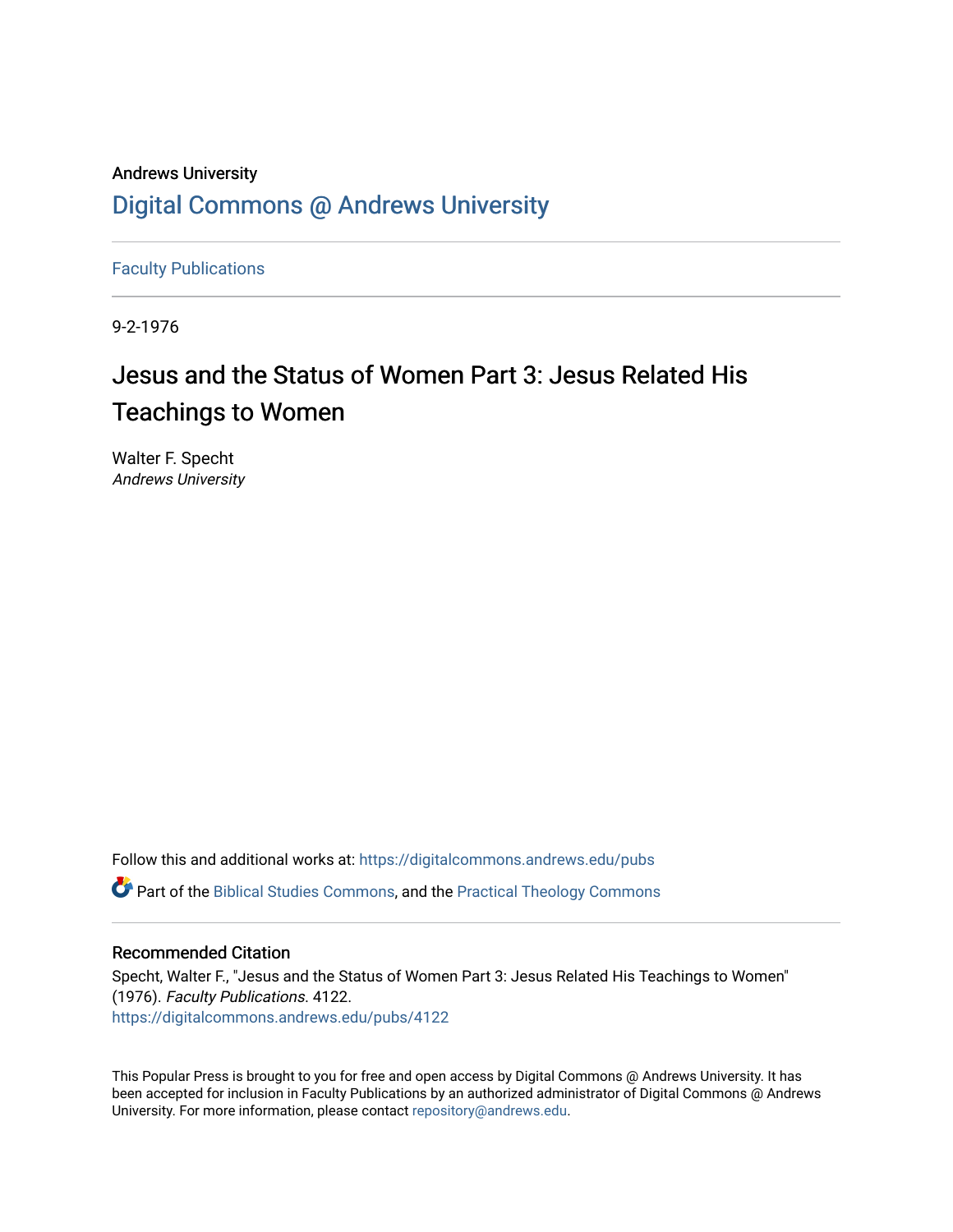# **Jesus Related His Teachings to Women**

Jesus sought opportunities

### to instruct women in the deeper

mysteries of the kingdom of God.

#### By WALTER F. SPECHT

ONE OF THE MOST REMARKABLE illustrations of Jesus' willingness to help a person was His visit with a Samaritan woman (John 4:4ff.). The Jews looked upon the Samaritans with considerable contempt.' On one occasion they expressed their hostility toward Jesus by calling Him a Samaritan and one who was demon-possessed (chap. 8:48). The Samaritans were regarded not only as enemies but as ceremonially unclean. Rabbi Eliezer ben Hyrcanus went so far as to say, "He that eats the bread of the Samaritans is like to one that eats the flesh of swine." <sup>2</sup> John's explanation, "For Jews have no dealings with Samaritans" (chap. 4:9<sup>\*</sup>), probably means, "Do not use vessels in common" (N.E.B.). According to the Mishnah, "The daughters of the Samaritans are [deemed unclean as] menstruants from their cradle."<sup>3</sup> This means that the Samaritan woman was regarded as ceremonially unclean by the Jews, and that this uncleanness would be conveyed to the water utensil she carried.4

David Daube asserts: "By asking the woman to give him to drink, Jesus showed himself ready to disregard that hostile presumption respecting Samaritan women for the sake of a more inclusive fellowship." <sup>5</sup>

Jesus was fully aware of her sordid life, and He tried to arouse her slumbering conscience. He offered her living water and revealed Himself as the Messiah (verses 25, 26).

At this juncture the disciples returned from buying food and were amazed to find Jesus conversing  $\epsilon$  with a woman (verse 27).<sup>7</sup> No rabbi would have done such a thing. In fact the rabbis had a saying: "A man shall not be alone with a woman in an inn, not even with his sister or his daughter, on account of what men may think. A man shall not talk with a woman in the street, not even with his own wife, and especially not with another woman on account of what men may say." <sup>8</sup>

Bible references in this article are from the Revised Standard Version unless otherwise indicated.

*Walter F. Specht, Ph.D., is dean of the division of religion at Loma Linda University, Loma Linda, California.* 

The disciples, however, did not outwardly question their Master's behavior. Often they had *seen* Him violate Jewish conventions, and apparently they were able to control their scruples while Jesus remained in Sychar for two days evangelizing the Samaritans.

The story of the adulterous woman (John 7:53-8:11) discloses Jesus' tender dealings with women, and in this case, a woman of ill repute. The account asserts that she was "caught in the act of adultery" (John 8:4). But the record makes it clear that she was brought to Jesus for the sole purpose of trapping Him into saying something that could be used against Him.<sup>9</sup> They hoped that He would either acquit the woman, and thus in effect set aside the Law of Moses, or condemn her, and thus challenge the Roman authorities, who alone had the right to impose capital punishment.

These would-be guardians of the law revealed their own male prejudices. Why was not the man who had committed adultery with her also brought before Jesus? Why was he allowed to escape?<sup>10</sup> According to the Mosaic law both the adulterer and the adulteress were to be executed (Lev. 20:10; Deut. 22:22). Death by stoning was prescribed only for a man and a betrothed virgin who were guilty of adultery (Deut. 22:23,24). Apparently stoning became the method of executing others guilty of sex crimes. But it seems that women were dealt with more severely than were men.<sup>11</sup>

#### **An Adulterous Woman Finds Forgiveness**

Not only did this woman's accusers drag her into Jesus' *presence* but they placed her in full view of *everyone.*  Instead of immediately answering the loaded question of the scribes and Pharisees, however, Jesus stooped and began writing in the sand. We can only speculate as to why He did this.<sup>12</sup> He may have chosen to ignore these professed guardians of the law.<sup>13</sup> Or He may have wished to spare the woman further embarrassment. One scholar suggests: "The Lord is tortured with the horror of it all. He would not look at them or her."<sup>14</sup>

Nor does the passage reveal what He wrote, though



Jesus offered living water to the Samaritan woman He met at the well.

R&H, SEPTEMBER 2, 1976 (927) 7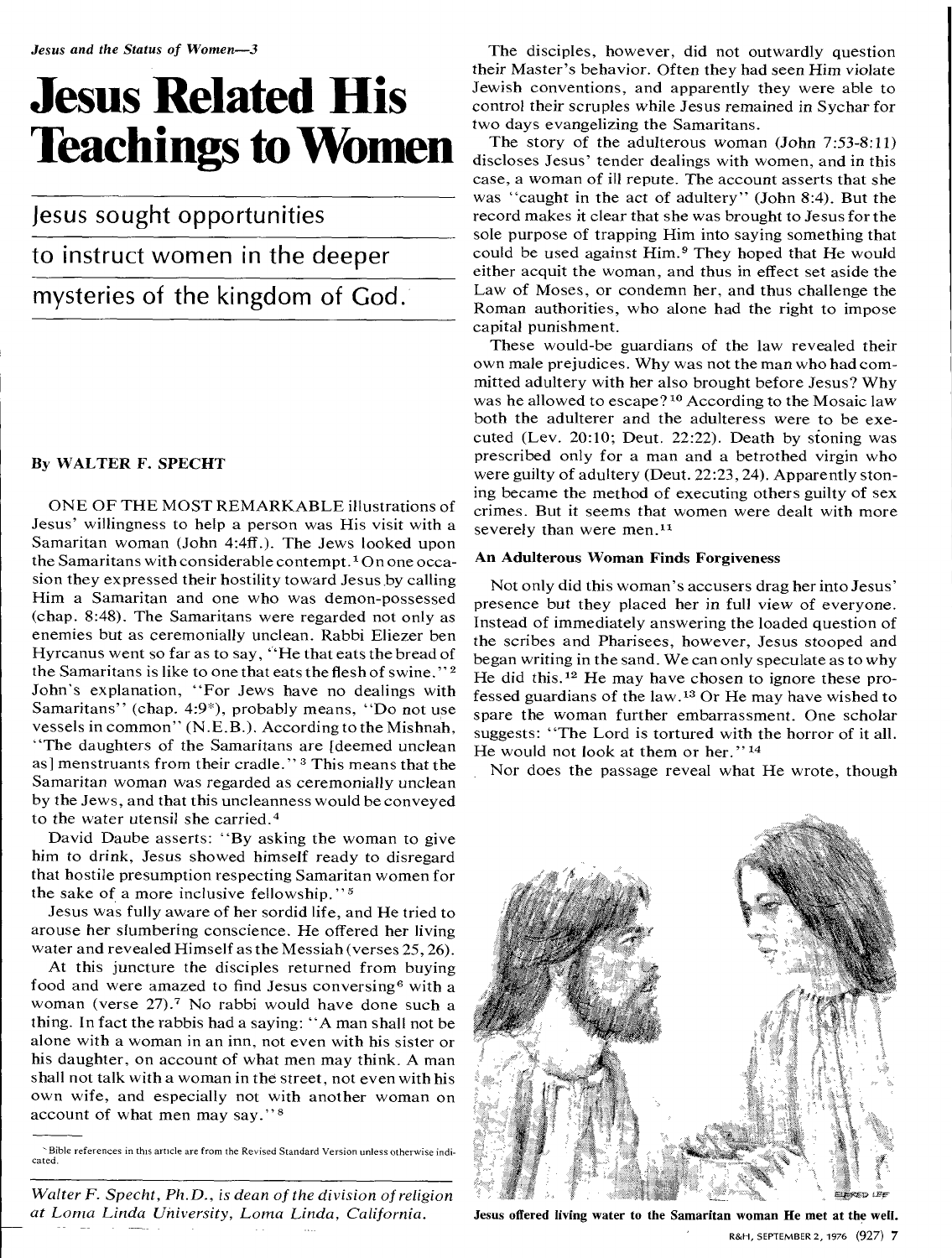several manuscripts include the expression "the sins of every one of them" after the word "ground." 15 Derrett <sup>18</sup> suggests that He wrote part of Exodus 23:1, "You shall not join hands with a wicked man, to be a malicious witness." Morris thinks He may have written the words He later spoke.<sup>17</sup> \*

When these men, impatient at Jesus' delay and indifference, pressed for an answer, He replied, "Let him who is without sin among you be the first to throw a stone at her" (John 8:7). Thus He "not only sidestepped the snare which his critics had laid, but cut them down to size." It was a "devastating rebuke to male arrogance."<sup>18</sup>

Though He did not condone the behavior of the adulterous woman, He did not condemn her, but admonished her: "Go, and do not sin again."

Another scene near the close of Jesus' life is worth noting.

On the way to Golgotha to be crucified, Jesus was attracted by the demonstration of grief by a company of women who followed Him on the *Via Dolorosa* (Luke 23:27-31). This company apparently consisted of sympathizing women from Jerusalem. Alfred Plummer notes: "In the Gospels there is no instance of a woman being hostile to Christ."<sup>19</sup> Although He was touched by the grief of these Jerusalem women, He felt that it was misplaced. Our Lord was not being driven to an unwilling death, but was voluntarily giving His life for the world even for them. These women would do better to weep for the same cause that He wept—a doomed Jerusalem whose judgments might have been averted. "Weep for yourselves and for your children," He urged (verse 28). He foresaw the doom of Jerusalem. If an innocent one like Jesus could be crucified, what would be the fate of guilty Jerusalem?

#### **Close Associates Revered Christ's Instruction**

An outstanding example of Jesus' association with women, and His high regard for them, is seen in His close friendship with Martha and Mary. These two women are introduced in Luke's Gospel with the following words: "Now as they went on their way, he entered a village; and a woman named Martha received him into her house. And she had a sister called Mary, who sat at the Lord's feet and listened to his teaching" (Luke 10:38, 39).

The unnamed village where these sisters lived, according to John's Gospel, was Bethany, situated less than two miles from Jerusalem (John 11:1, 18). Because of the prominence of these women, John referred to Bethany simply as "the village of Mary and her sister Martha." Apparently these sisters were unmarried and were living together in the little village. Since Luke represents Martha as the mistress of the home (Luke 10:38), likely she was the older of the two. Her Aramaic name means "lady," which may indicate that she came from a fairly wealthy circle.<sup>20</sup>

Contrary to rabbinical custom, Jesus not only accepted the hospitality of Martha's home but also taught His message to her and her sister. Just as "people pressed upon him to hear the word of God" at the Sea of Galilee (chap. 5:1), so Mary took a seat at His feet and eagerly listened to the word.21 ("To sit at someone's feet" was an idiomatic way of saying "to study under someone." As a

young man, Paul was educated "at the feet of Gamaliel" in Jerusalem [Acts 22:3]. To sit at a teacher's feet suggests the humble position of the learner. The Jewish rabbi Joezer of Zerediah is reported to have said: "Let thy house be a house of meeting for the wise [recognized teachers], and bedust thyself with the dust of [i.e., sit at] their feet, and drink with thirst their words."<sup>22</sup>)

Although there is no evidence that there was a formal teacher-student relationship between Jesus and Mary, such as existed between a rabbi and a *talmic ,* our Lord did not hesitate to impart His teachings to her and to her sister. In Judaism, women, as a general rule, were not allowed the privilege of studying under a rabbi. George Foot Moore says: "Some of them may have been taught by their fathers or their husbands at home to read the Bible, but since this involved the learning of the ancient Hebrew language, it is probable that such cases were rare. . . . Instruction of women in the unwritten law was still more rare."<sup>23</sup> Some of the rabbis were strongly opposed to efforts to teach women. Jeremias cites two sayings of Rabbi Eliezar (c. A.D. 90), whom he describes as the "tireless upholder of the old tradition."<sup>24</sup> "If a man gives his daughter a knowledge of the Law it is as though he taught her lechery." 25 "Better to burn the Torah than to teach it to women." 26 Jesus was not bound by such Pharisaic notions, but enjoyed discoursing with women who hungered for spiritual food.

It seems evident from Luke's account that Martha, as well as Mary, loved to sit and listen to the teachings of our Lord. However, while Mary sat at Christ's feet and listened to His words,<sup>27</sup> Martha became distracted by domestic interests. Irritated by Mary's neglect of the household duties, she inquired, "Lord, do you not care that my sister has left me 28 to serve alone? Tell her then to help me" (Luke 10:40). With sublime tact, Jesus defended Mary.

His mild rebuke of Martha contains an invaluable point: "Martha, Martha, you are fretting and fussing about so many things; but one thing is necessary. The part that Mary has chosen is best; and it shall not be taken away from her" (Luke 10:41, 42, N.E.B.).29

#### **Martha Trusted Jesus Implicitly**

Although there is no specific record of Jesus' having visited this Bethany home before the death of Lazarus, our Lord frequently stayed there.<sup>30</sup> Following the triumphal entry Jesus went out to Bethany with His disciples (Mark 11:11), and returned to Jerusalem the next morning.

The account of the death and resurrection of Lazarus (John 11) indicates the closeness 31 of Jesus' relation with the sisters and their brother and His affection for them (John 11:5). This is especially evident in Jesus' conversation with Martha after Lazarus' death. "If you had been here," she cried, "my brother would not have died" (verse 21). But then she added, "And even now I know that whatever you ask from God, God will give you" (verse 22).

What did she mean? She had come to trust Jesus implicitly with full assurance of His interest in them, His compassion for them, and His power to do what should be done. Jesus assured her, "Your brother will rise again." Martha responded bravely, **"I** know that he will rise again in the resurrection at the last day" (verse 24). Jesus replied, "I am the resurrection and the life; he who

<sup>\*</sup> Ellen G. White states that Jesus wrote the secret sins of the accusers. See *The Desire of Ages,*  page 461.